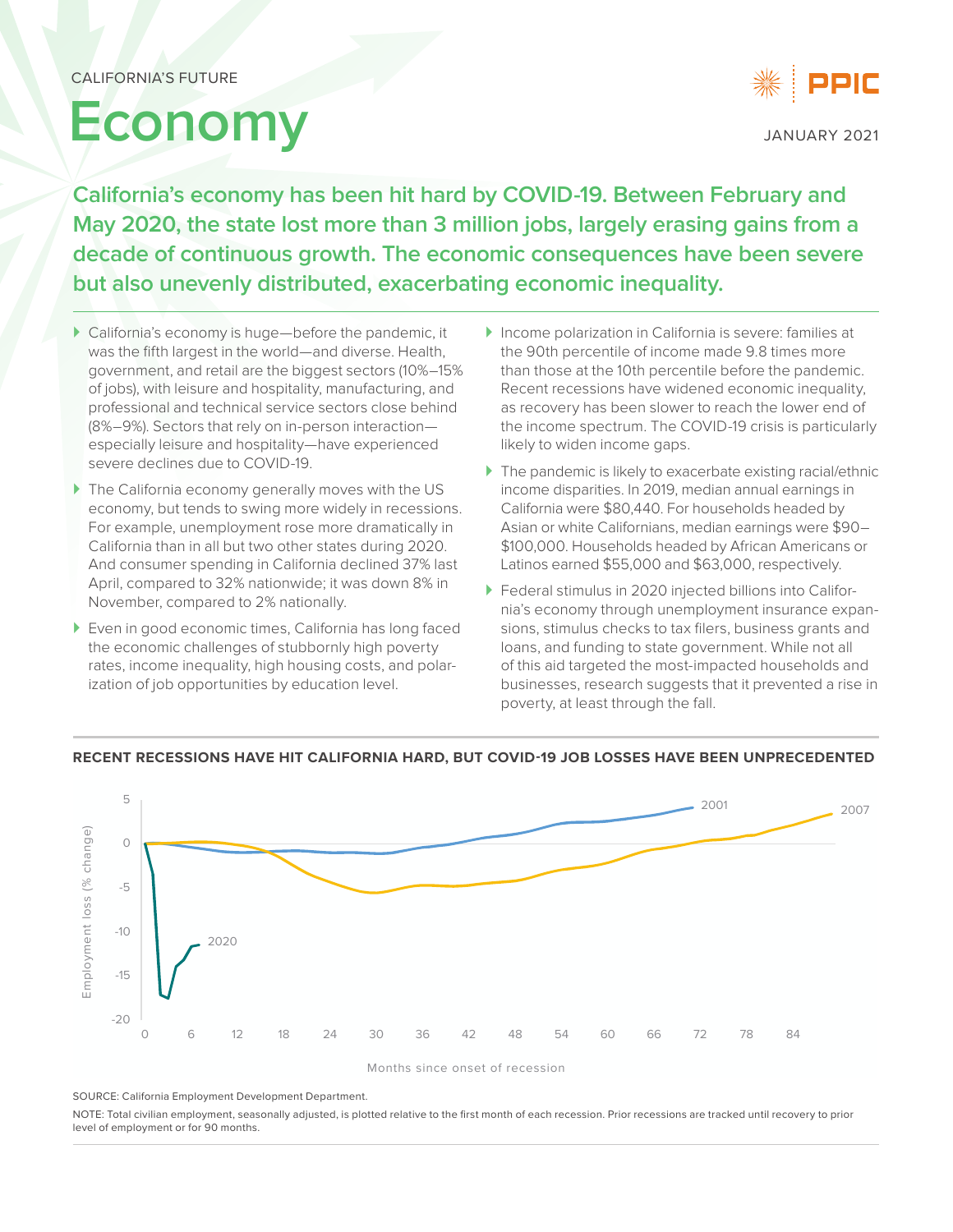# **The COVID-19 downturn hit the state hard and is abating slowly**

**Several factors make the recession worse in California.** A relatively large share of the state economy involves in-person interaction or travel, which was mostly shut down in March 2020 and has been slow to recover. At the same time, because a large share of jobs can be done remotely, incentives to relocate from high-cost regions have increased, while city centers and the businesses that support them are struggling as many employees work at home.

**The first few months were brutal.** California lost more than 3 million jobs between February and May 2020—an 18% decline. All major labor market indicators (employment, unemployment, and labor force participation) saw bigger changes than in any economic crisis over the past three decades.

**The unemployment picture is probably worse than it looks.** California's unemployment rate was 9.3% as of October 2020, but an estimated 15.7% were unemployed, working reduced hours, or had given up looking for work. In the first seven months of the crisis, 8.6 million workers—roughly 44% of the labor force—filed for unemployment insurance benefits. That does not include undocumented immigrants, who are not eligible for benefits; these workers comprise [9% of California's labor force](https://www.ppic.org/publication/undocumented-immigrants-in-california/) (including large shares in sectors hit hardest by the pandemic). As of mid-October, just over a million workers had applied for long-term unemployment, indicating they had been unemployed for more than six months.

**Labor force participation is a concern.** For the full unemployment story, we need to look at labor force participation: the share of the population working or actively looking for work. In May, labor force participation fell to its lowest rate in at least four decades (59.3%). Many returned to the labor force in fall, but concerns remain. National research suggests that some workers retired early and young adults have had trouble entering the workforce. Some women seem to be leaving the labor force to care for children and dependents.

**The sizeable job losses in the hardest-hit sectors may take many months to shrink.**  COVID-19 has had the greatest impact on sectors that rely on in-person interactions. Labor market data from October underscores the continued challenges facing these sectors: recovery in the hardest-hit sectors stalled in the summer, with October employment levels still 24% lower than they were in February 2020.

**Other sectors made only modest gains.** In industries that were moderately affected (such as construction, retail, health, and manufacturing) or saw relatively small declines (including professional services and information), employment rose modestly; as of October 2020 levels remained 6% and 5% below February levels, respectively.



#### **CALIFORNIA JOB GROWTH IN THE FALL WAS LED BY IMPROVEMENTS IN THE HARDEST-HIT SECTORS**

SOURCE: California Employment Development Department.

NOTES: Hardest-hit sectors (leisure and hospitality, other services) had declines greater than 25% between February and April 2020. Less-affected sectors (e.g., construction, retail, health, manufacturing) had 10%–25% declines. Least-affected sectors (e.g., professional services, information) had declines less than 10%.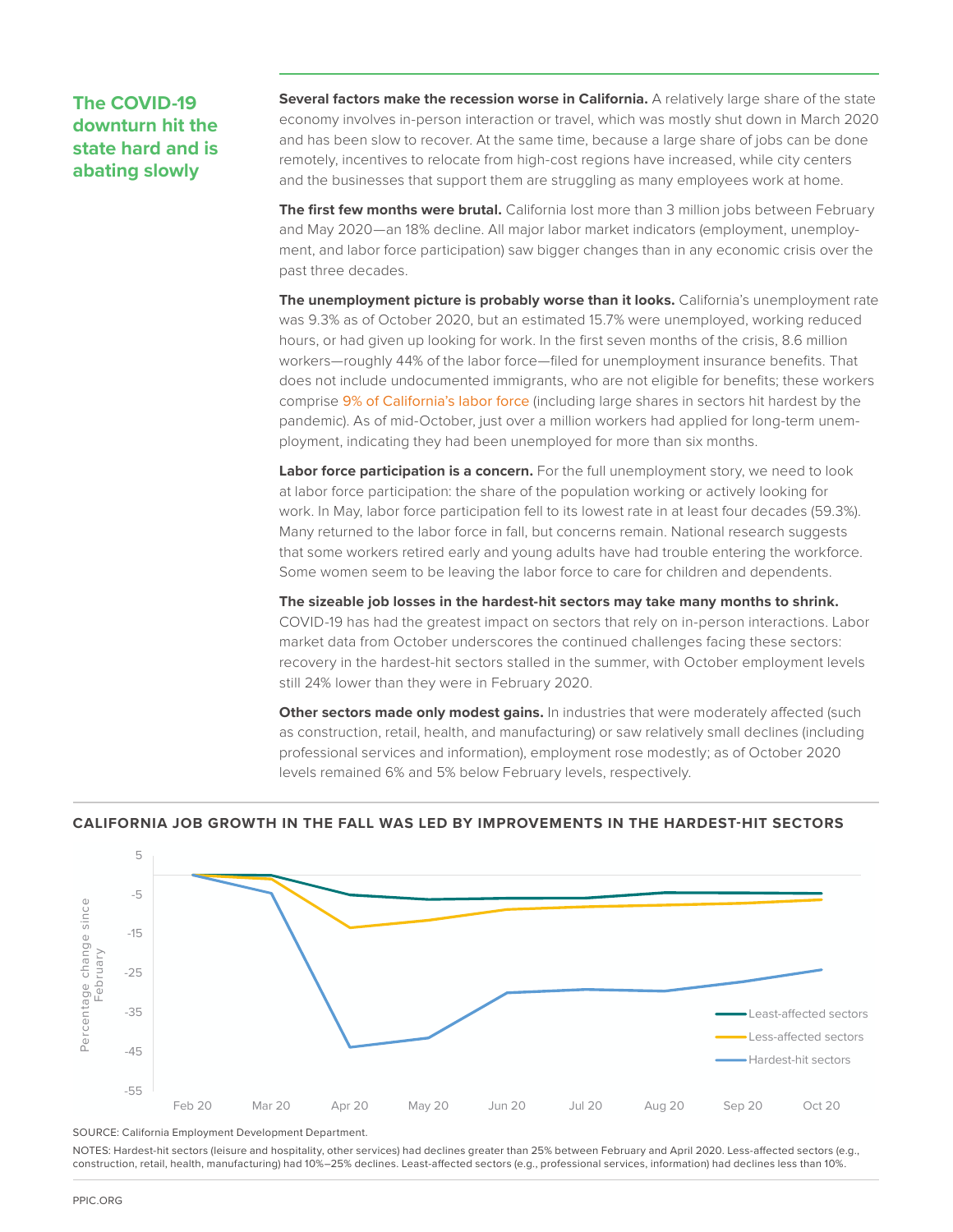### **The economic impact of COVID-19 in California exacerbates underlying, longterm disparities**

**Unemployment has been especially high among women and African Americans.** More than 15% of Black Californians were unemployed as of fall 2020, compared to 12% of Latinos and 9%–10% of whites and Asian Americans. Unemployment has been slower to decline for Black and Latino workers since last summer. In addition to widening racial/ethnic disparities, the recession opened a gender divide. Unemployment was nearly identical for men and women in February 2020, but women were much more likely to be unemployed for much of 2020 (April–September).

**Differences in COVID-19's impact across income and educational levels are stark.** Unemployment is 26% among workers with family incomes under \$30,000—roughly the poverty line for a family of four, according to the [California Poverty Measure](https://www.ppic.org/publication/poverty-in-california/). By contrast, 5% of workers in high-income families are unemployed. Unemployment is about twice as high for workers without a college degree than for those with at least a bachelor's degree; the large job losses among less-educated workers during COVID-19 have heightened long-standing disparities.

#### **COVID-19 WIDENED SEVERAL LONG-STANDING UNEMPLOYMENT DISPARITIES AND OPENED A GENDER GAP**



SOURCE: Basic Monthly CPS, California sample for January–October 2020.

NOTES: Chart shows average unemployment rate over three-month periods due to limited sample size. January–March reflects the economy prior to the pandemic and August–October reflects the most recent data available. Income levels reflect family income over the previous 12 months.

> **Some small businesses and self-employed Californians fared worse than others.** At least half of small businesses reported "large negative" effects of the pandemic in the spring and many had to take drastic measures (layoffs, closure, missed payments). Small businesses in hard-hit sectors are more likely to be owned by women, Asians, Latinos, and African Americans, and early evidence suggests that these businesses were more likely than others to close.

**Some regions have seen larger declines than others.** The high statewide unemployment rate has been driven largely by the Los Angeles metro, where unemployment was 12.1% as of October. A few inland areas have been above the statewide rate—including Stockton at 10%, Bakersfield at 10.6%, and Visalia at 10.9%—a pattern similar to previous recessions. In line with past recessions, unemployment has been lowest in the Bay Area and far northern metros, including Redding, San Francisco, San Jose, and Napa (below 7%).

## **As California recovers from COVID-19, state leaders must confront long-standing challenges**

State policymakers must monitor economic developments so that they can address longterm inequities and effects of COVID-19.

**Federal policy will continue to be key.** Federal expansions to unemployment insurance, economic stimulus, and business protections have been a critical backstop so far. Future support will also be needed, given the likelihood of prolonged state revenue shortfalls and the necessity of balancing state and local budgets.